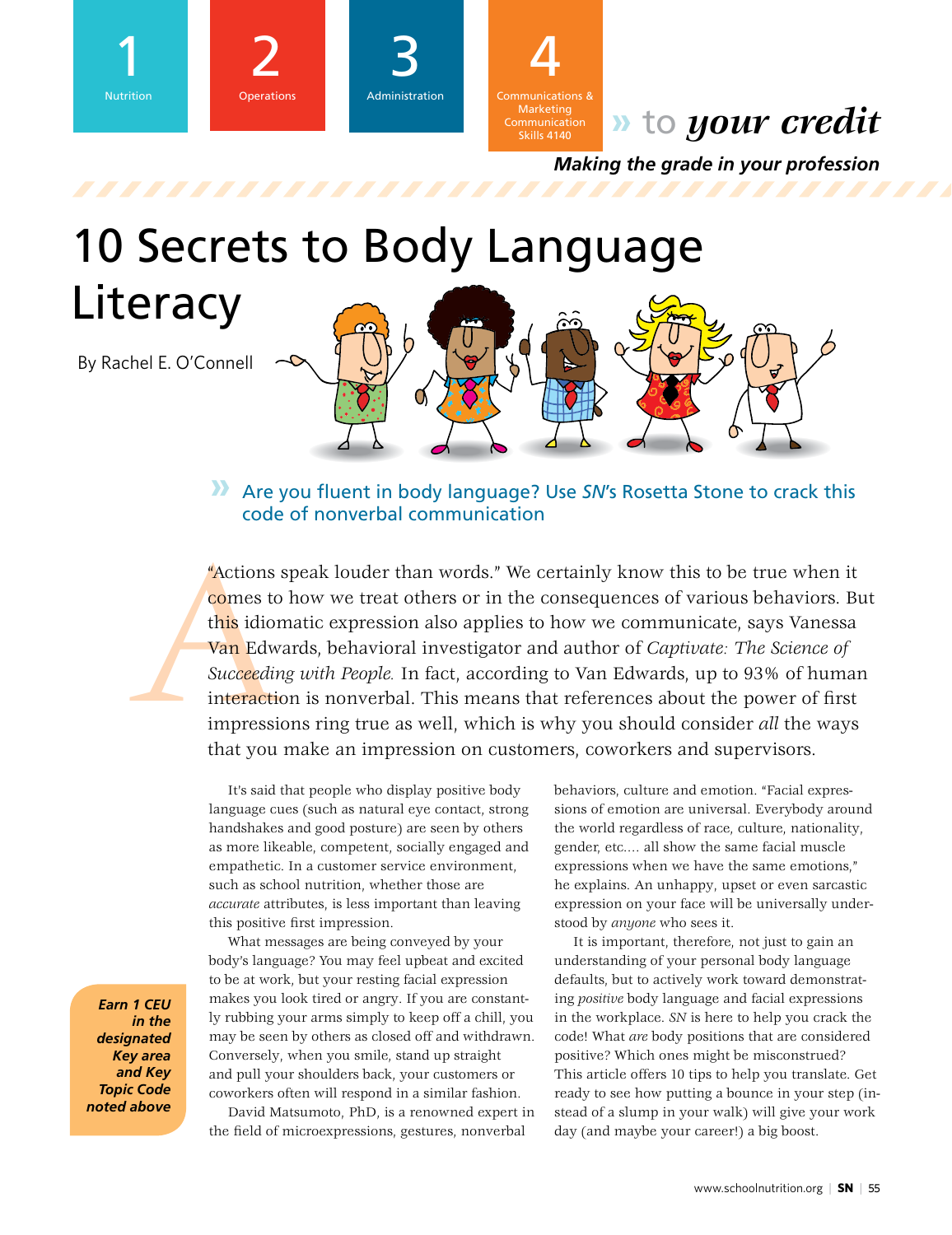

**1. DO: MAKE EYE CONTACT.** When interacting with another person, you look at them in order to convey that you are paying attention. Conversely, if you want that person to listen when *you* speak, you cannot stare at the floor. What's the "perfect" amount of eye contact? Zero eye contact is *not* an option beyond that, the answer lies in being cognizant of the difference between "sticky-eye" and "super glue-eye."

As disconcerting as it is to have a conversation with someone who makes no eye contact, it's equally uncomfortable to speak with someone who *never*  looks away and super-glues their focus on you. Think of the perfect amount of eye contact like a shoe stepping on a sticky patch on the floor—when the shoe touches, the surfaces stick momentarily, but then the shoe moves on.

It has been proven that holding eye contact while speaking, especially while conducting a presentation, has a positive effect on your ability to persuade, while lack of eye contact tends to imply either that you are lying or that you are unsure of yourself.

#### **2. DO: PRACTICE ACTIVE**

**ENGAGEMENT.** You shouldn't view body language as solely reactionary. That is, it can be much more powerful as an *active* engagement tool. This is because we naturally engage with others through mirroring the behavior that we observe. Mirroring demonstrates interest and active listening; it is a *subtle* practice. Also known as the "chameleon effect," this is much more than a silent game of Simon Says. Humans "mirror" on a natural basis all of the time—if someone smiles in conversation, you smile back; if someone sits down, you are likely to begin to feel awkward standing, and usually sit nearby.

There are other ways to use your body for active engagement. You might crouch down to speak with children on their level. Nodding is a simple signal that doesn't have to indicate agreement, as much as it conveys the fact that you are hearing the other person's comments. When you are consistent in these types of exchanges, it helps to build trust.

**3. DON'T: SLOUCH.** Your mother told you slouching was bad for you (and so did Julie Andrews in "The Princess Diaries"). They were right for multiple reasons, including the fact that slumping can affect your mood and, thus, the messages you send to others. In one research study, subjects who sat upright had higher self-esteem and better moods, while those who slouched exhibited a lower self-esteem and a lack of confidence.

Slumped or hunched shoulders send signals that you are closed off from others, literally turned inward. The impression is that you are trying to make yourself smaller—as though you'd rather not be where you are. Conversely, a strong stance, sitting or standing tall, shoulders relaxed and feet even with your hips instills confidence and carries the mark of a leader—and it won't take long for others to notice!

#### **4. DON'T: CROSS YOUR ARMS**

This is a controversial position. Many experts profess that it sends an impression that you are defensive, effectively "shielding" yourself from other opinions or remarks. Some contend that it is about masking insecurities;

the position makes one feel less exposed and less vulnerable. Still others maintain that crossed arms is simply a position of personal comfort! It also can be interpreted as a power pose that is intended to make an individual look larger and more intimidating (think: a bouncer outside a music club). And, as a 2014 article in *Psychology Today*  asserts, "Let's face it: Sometimes we do it just because it's cold."

What's important is that you build self-awareness about your tendency to use this pose and recognize how it might be perceived by others. If you are engaged in a conversation with your boss about your performance or a parent about a concern, do a self-check of your stance. If you've naturally reverted to crossing your arms, consciously uncross them and hold something in your hands. Don't risk sending a message you didn't intend.

#### **5. DO: OFFER A FIRM HANDSHAKE**

Do you really want another's first impression of you to be a limp or sweaty handshake? Instead, when you grasp their hand, make sure that you hold on firmly, but not too firm; you aren't trying to break anyone's hand. You want to demonstrate confidence and ability.

But there's more to this universal greeting than the amount of pressure in your grip. Whether you're meeting a parent or networking at SNA's Annual National Conference, you should approach the other individual with good posture. Make steady, sticky-eye contact, as you extend your hand. This indicates that you are interested in building a rapport right from the get-go.

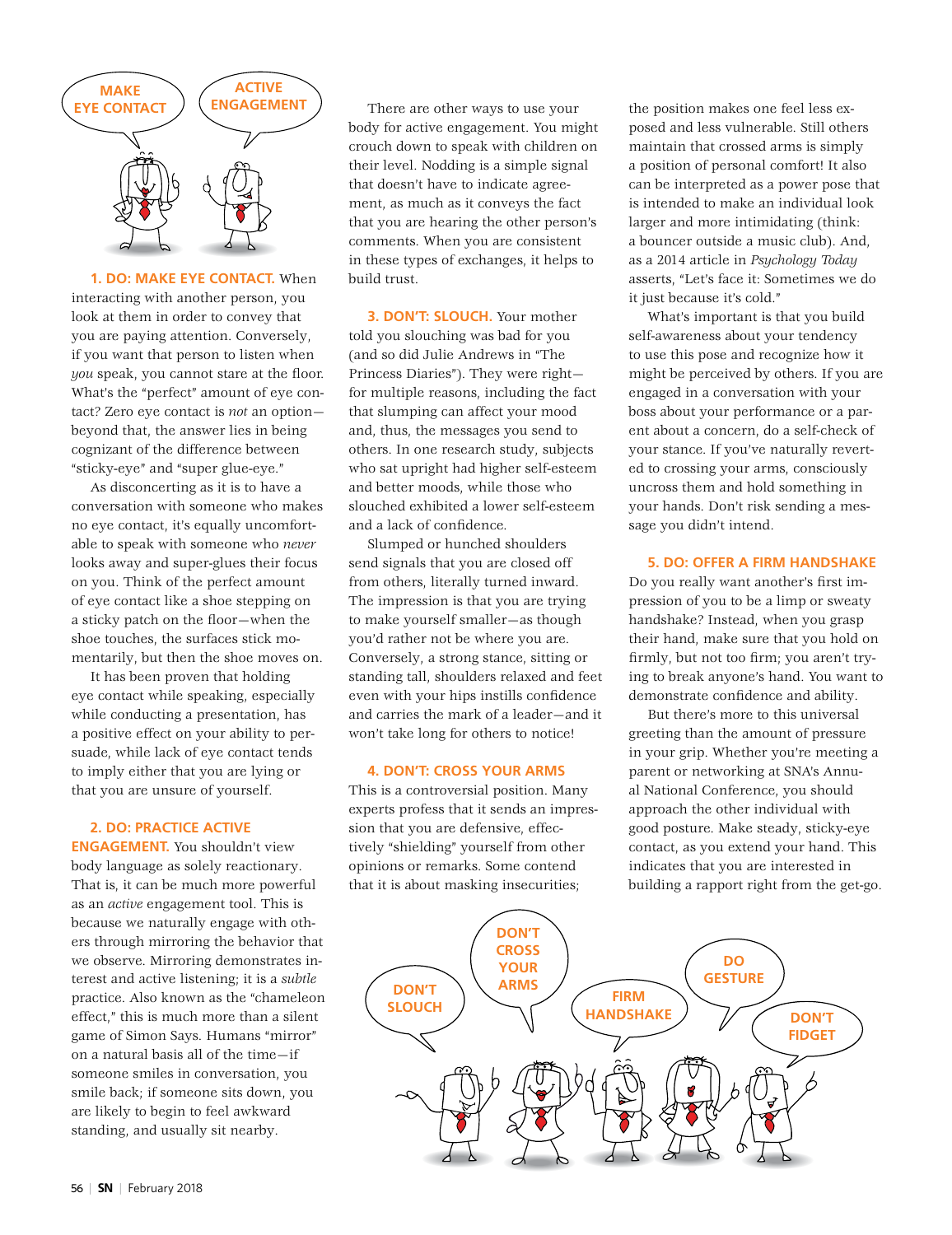**6. DO: GESTURE.** Broca's area is the name for a part of the brain that is associated with speech processing. Researchers who have studied it have discovered a link between physical gestures and vocal speech. When you use gestures or pantomime while speaking, it can help clear the mind, reducing hesitancy and the use of filler words (like "um" or…well, "like"). It's a very helpful form of body language.

Ń

Ń

 $\overline{\phantom{a}}$ 

 $\overline{\mathbf{S}}$ 

 $\blacktriangle$ 

 $\blacktriangle$ Ń Ń

**7. DON'T: FIDGET.** Conversely, fidgeting will *not* help you to express yourself—it may even muddy the conversational waters. If you get caught up in playing with your hair, biting or obsessively examining your nails, tapping the table or playing with an item of clothing, it can come across as nervousness, boredom or impatience. (Those popular fidget spinners won't do much to change another's negative impression of you either.)

Similarly, guard against dramatic gestures or elaborate hand movements. These can create a sense of frenetic chaos or anxiety. If you want to appear powerful and assume a leadership role, take a look at leaders you admire—they don't flail or fidget.

**8. DO: POINT YOUR FEET.** Body language is a head-to-toe communication exchange. Whether consciously or sub-consciously, we humans tend to pay attention to an entire physique, including (that's right) the position of someone's feet. Are you ready for your feet to be summarily judged?

Think of your feet like a bicycle or a car—the direction they are pointed in is the direction they will go. So, if your supervisor is talking to you about some extra work that needs to be done before the end of the day, and your feet are pointed toward the exit, she or he is given the subliminal message that you're not really interested in helping you're ready to make tracks. It's another reason for a top-down scrutiny of your body language. If your feet are attentive, so are you.

4 SAVE A STAMP! **»** the *test* Marketing **You can take this**  Communication Skills **test online and**  4140 **pay by credit card. Go to: www.schoolnutrition.org/OnlinePDAs "10 Secrets to Body Language Literacy" Completion of this test, with a passing score, will count as 1 Continuing Education Unit (CEU) in Key Area 4, Communication Skills, Code 4140.** (Please Print) Name: \_\_\_\_\_\_\_\_\_\_\_\_\_\_\_\_\_\_\_\_\_\_\_\_\_\_\_\_\_\_\_\_\_\_\_\_\_\_\_\_\_\_\_\_\_\_\_\_\_\_\_\_\_\_\_\_\_\_\_\_\_\_\_\_\_\_\_\_\_\_\_\_\_\_\_\_\_\_\_\_\_\_\_\_\_\_\_\_\_\_\_\_\_\_\_\_\_\_\_\_\_\_\_\_\_\_\_\_\_\_\_\_\_\_\_\_\_\_\_\_\_\_\_ SNA Member Number:  $\overline{\mathbf{S}}$ Address: \_\_\_\_\_\_\_\_\_\_\_\_\_\_\_\_\_\_\_\_\_\_\_\_\_\_\_\_\_\_\_\_\_\_\_\_\_\_\_\_\_\_\_\_\_\_\_\_\_\_\_\_\_\_\_\_\_\_\_\_\_\_\_\_\_\_\_\_\_\_\_\_\_\_\_\_\_\_\_\_\_\_\_\_\_\_\_\_\_\_\_\_\_\_\_\_\_\_\_\_\_\_\_\_\_\_\_\_\_\_\_\_\_\_\_\_\_\_\_ Ń City/State/Zip: Email: \_\_\_\_\_\_\_\_\_\_\_\_\_\_\_\_\_\_\_\_\_\_\_\_\_\_\_\_\_\_\_\_\_\_\_\_\_\_\_\_\_\_\_\_\_\_\_\_\_\_\_\_\_\_\_\_\_\_\_\_\_\_\_\_\_\_\_\_\_\_\_\_\_\_\_\_\_\_\_\_\_\_\_\_\_\_\_\_\_\_\_\_\_\_\_\_\_\_\_\_\_\_\_\_\_\_\_\_\_\_\_\_\_\_\_ **1. Up to 93% of human interaction is \_\_\_. 6. Broca's area is a part of the brain that processes smell and taste.**   $\Box$  verbal  $\Box$  nonverbal | | True | | False  $\Box$  cultural  $\Box$  emotional **2. \_\_ eye contact is considered an ideal 7. \_\_ can give others a negative impression in nonverbal communication. about your attentiveness.** Zero  $\Box$  Playing with your hair "Super Glue" Using a fidget spinner  $\Box$  "Sticky"  $\Box$  Tapping the table  $\Box$  Blink-suppressant  $\Box$  All of the above **3. "Mirroring" is also known as the "\_\_\_ 8. Body language is head-to-toe communication—even your feet "say" effect." something.**  $\Box$  reflective  $\Box$  Narcissus  $\Box$  True  $\Box$  False  $\Box$  twin  $\Box$  chameleon **9. A human smile \_\_\_. 4. Sitting upright boosts self-esteem and**   $\Box$  always turns a frown upside down **overall mood.**  $\Box$  True  $\Box$  False can calm an angry cat makes you more memorable **5. Even if intended simply for comfort,**  all of the above **crossed arms over the chest can make you seem \_\_\_. 10. Positive body language increases \_\_\_**   $\Box$  defensive **and decreases \_\_\_.**  $\Box$  insecure estrogen, testosterone intimidating n adrenaline, melatonin  $\Box$  all of the above testosterone, cortisol estrogen, cortisol

#### **TEST COMPLETION & SUBMISSION DETAILS**

To earn 1 Continuing Education Credit (CEU) toward SNA's Certificate/Credentialing programs for this professional development article (PDA) test, you must achieve a passing score and the issue date<br>(**February 2018**) must not be older than five (5) years from your Certificate/Credentialing period. A maximum of three (3) PDAs per year is allowable for SNA's Certificate in School Nutrition program. There is no maximum of passing PDAs for those with the SNS Credential, submitted within the three-year period. **To pay by check:** Mail this completed form before your expiration date. Include \$11 (SNA Members) or

\$17 (non-members) for processing to: SNA, Attn: PDA, PO Box 759297, Baltimore, MD 21275-9297. Do not send cash!

**To pay by credit card:** Pay for and take the test online at **www.schoolnutrition.org/OnlinePDAs**. Processing fees for tests completed online are \$9 (SNA Members) or \$15 (non-members). *Due to administrative costs, refunds will not be made for any reason.*